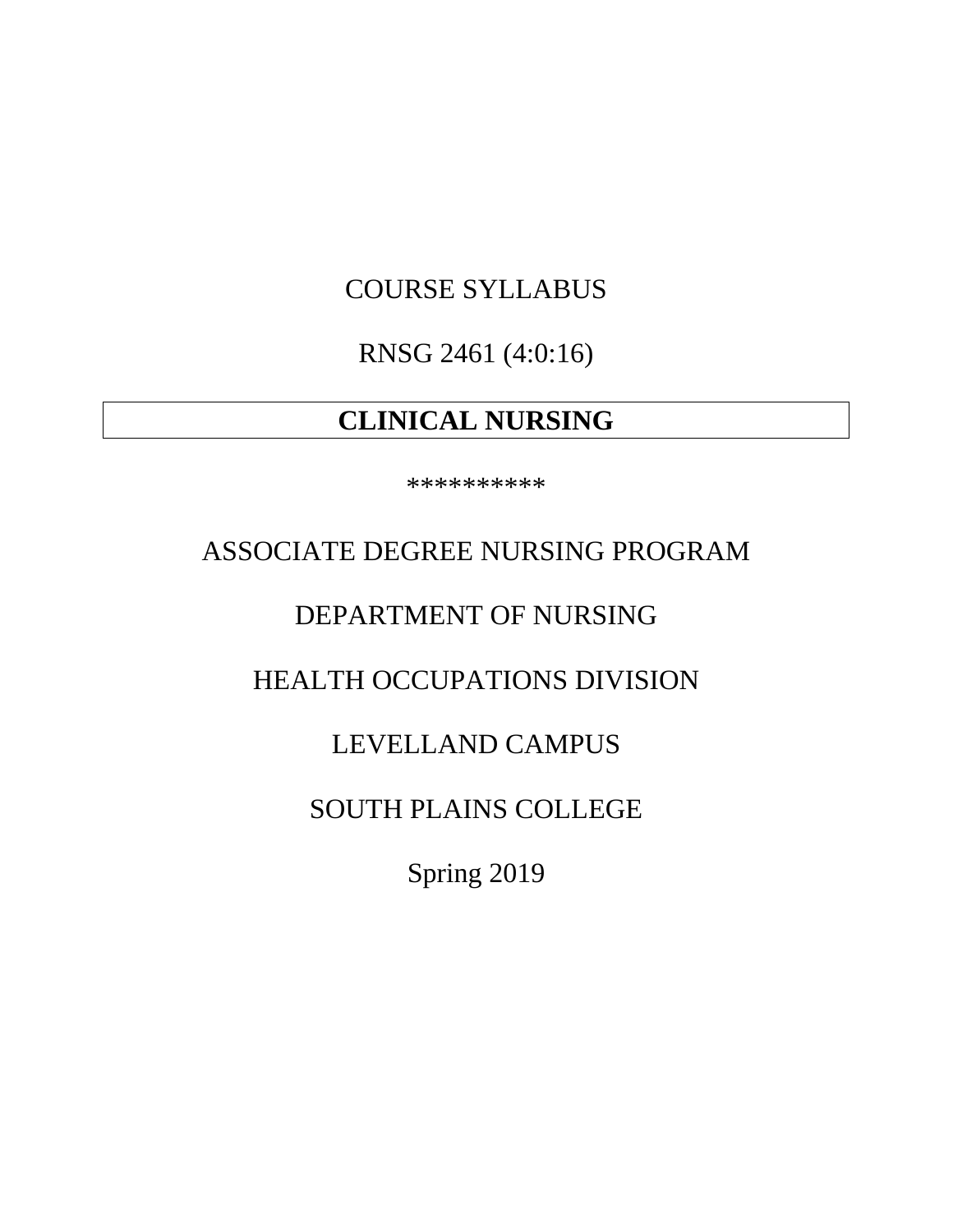| <b>SCANS COMPETENCIES</b>                                             |                                                                                                                      |  |
|-----------------------------------------------------------------------|----------------------------------------------------------------------------------------------------------------------|--|
| <b>RESOURCES:</b> Identifies organizes plans and allocates resources. |                                                                                                                      |  |
| $C-1$                                                                 | <b>TIME</b> -Selects goal--relevant activities, ranks them, allocates time, and prepares and follows schedules.      |  |
| $C-2$                                                                 | <b>MONEY</b> --Uses or prepares budgets, makes forecasts, keeps records, and makes adjustments to meet objectives    |  |
| $C-3$                                                                 | <b>MATERIALS &amp; FACILITIES-Acquires, stores, allocates, and uses materials or space efficiently.</b>              |  |
| $C-4$                                                                 | <b>HUMAN RESOURCES-</b> -Assesses skills and distributes work accordingly, evaluates performances and provides       |  |
|                                                                       | feedback.                                                                                                            |  |
| <b>INFORMATION--Acquires and Uses Information</b>                     |                                                                                                                      |  |
| $C-5$                                                                 | Acquires and evaluates information.                                                                                  |  |
| $C-6$                                                                 | Organizes and maintains information.                                                                                 |  |
| $C-7$                                                                 | Interprets and communicates information.                                                                             |  |
| $C-8$                                                                 | Uses computers to Process information.                                                                               |  |
| <b>INTERPERSONAL--Works With Others</b>                               |                                                                                                                      |  |
| $C-9$                                                                 | Participates as members of a team and contributes to group effort.                                                   |  |
| $C-10$                                                                | Teaches others new skills.                                                                                           |  |
| $C-11$                                                                | Serves clients/customers--works to satisfy customer's expectations.                                                  |  |
| $C-12$                                                                | Exercises leadership--communicates ideas to justify position, persuades and convinces others, responsibly challenges |  |
|                                                                       | existing procedures and policies.                                                                                    |  |
| $C-13$                                                                | Negotiates-Works toward agreements involving exchanges of resources resolves divergent interests.                    |  |
| $C-14$                                                                | Works with Diversity-Works well with men and women from diverse backgrounds.                                         |  |
| <b>SYSTEMS--Understands Complex Interrelationships</b>                |                                                                                                                      |  |
| $C-15$                                                                | Understands Systems--Knows how social, organizational, and technological systems work and operates effectively with  |  |
|                                                                       | them                                                                                                                 |  |
| $C-16$                                                                | Monitors and Correct Performance-Distinguishes trends, predicts impacts on system operations, diagnoses systems'     |  |
|                                                                       | performance and corrects malfunctions.                                                                               |  |
| $C-17$                                                                | Improves or Designs Systems-Suggests modifications to existing systems and develops new or alternative systems to    |  |
|                                                                       | improve performance.                                                                                                 |  |

# **TECHNOLOGY--Works with a variety of technologies**<br>C-18 Selects Technology--Chooses procedures, tools, or equ

- C-18 Selects Technology--Chooses procedures, tools, or equipment including computers and related technologies.<br>C-19 Applies Technology to Task-Understands overall intent and proper procedures for setup and operation of equ
- C-19 Applies Technology to Task-Understands overall intent and proper procedures for setup and operation of equipment.<br>C-20 Maintains and Troubleshoots Equipment-Prevents, identifies, or solves problems with equipment, inc
- Maintains and Troubleshoots Equipment-Prevents, identifies, or solves problems with equipment, including computers and other technologies.

**FOUNDATION SKILLS**<br>**BASIC SKILLS--Reads, writes, performs arithmetic and mathematical operations, listens and speaks**<br>F-1 Reading--locates, understands, and interprets written information in prose and in documents such as

- Reading--locates, understands, and interprets written information in prose and in documents such as manuals, graphs, and schedules.
- F-2 Writing-Communicates thoughts, ideas, information and messages in writing, and creates documents such as letters, directions, manuals, reports, graphs, and flow charts.
- F-3 Arithmetic--Performs basic computations; uses basic numerical concepts such as whole numbers, etc.
- F-4 Mathematics--Approaches practical problems by choosing appropriately from a variety of mathematical techniques.<br>F-5 Listening--Receives, attends to, interprets, and responds to verbal messages and other cues.
- Listening--Receives, attends to, interprets, and responds to verbal messages and other cues.
- F-6 Speaking--Organizes ideas and communicates orally.

#### **THINKING SKILLS--Thinks creatively, makes decisions, solves problems, visualizes, and knows how to learn and reason**

- F-7 Creative Thinking--Generates new ideas.<br>F-8 Decision-Making--Specifies goals and co
- Decision-Making--Specifies goals and constraints, generates alternatives, considers risks, and evaluates and chooses best alternative.
- F-9 Problem Solving--Recognizes problems and devises and implements plan of action.
- F-10 Seeing Things in the Mind's Eye--Organizes and processes symbols, pictures, graphs, objects, and other information.<br>F-11 Knowing How to Learn--Uses efficient learning techniques to acquire and apply new knowledge and
- F-11 Knowing How to Learn--Uses efficient learning techniques to acquire and apply new knowledge and skills.<br>F-12 Reasoning--Discovers a rule or principle underlying the relationship between two or more objects and appli
- Reasoning--Discovers a rule or principle underlying the relationship between two or more objects and applies it when solving a problem.

#### **PERSONAL QUALITIES--Displays responsibility, self-esteem, sociability, self-management, integrity and honesty**

- F-13 Responsibility--Exerts a high level of effort and preservers towards goal attainment.<br>F-14 Self-Esteem--Believes in own self-worth and maintains a positive view of self.
- F-14 Self-Esteem--Believes in own self-worth and maintains a positive view of self.<br>F-15 Sociability--Demonstrates understanding, friendliness, adaptability, empathy, a
- Sociability--Demonstrates understanding, friendliness, adaptability, empathy, and politeness in group settings.
- F-16 Self-Management--Assesses self accurately, sets personal goals, monitors progress, and exhibits self-control.
- F-17 Integrity/Honesty--Chooses ethical courses of action.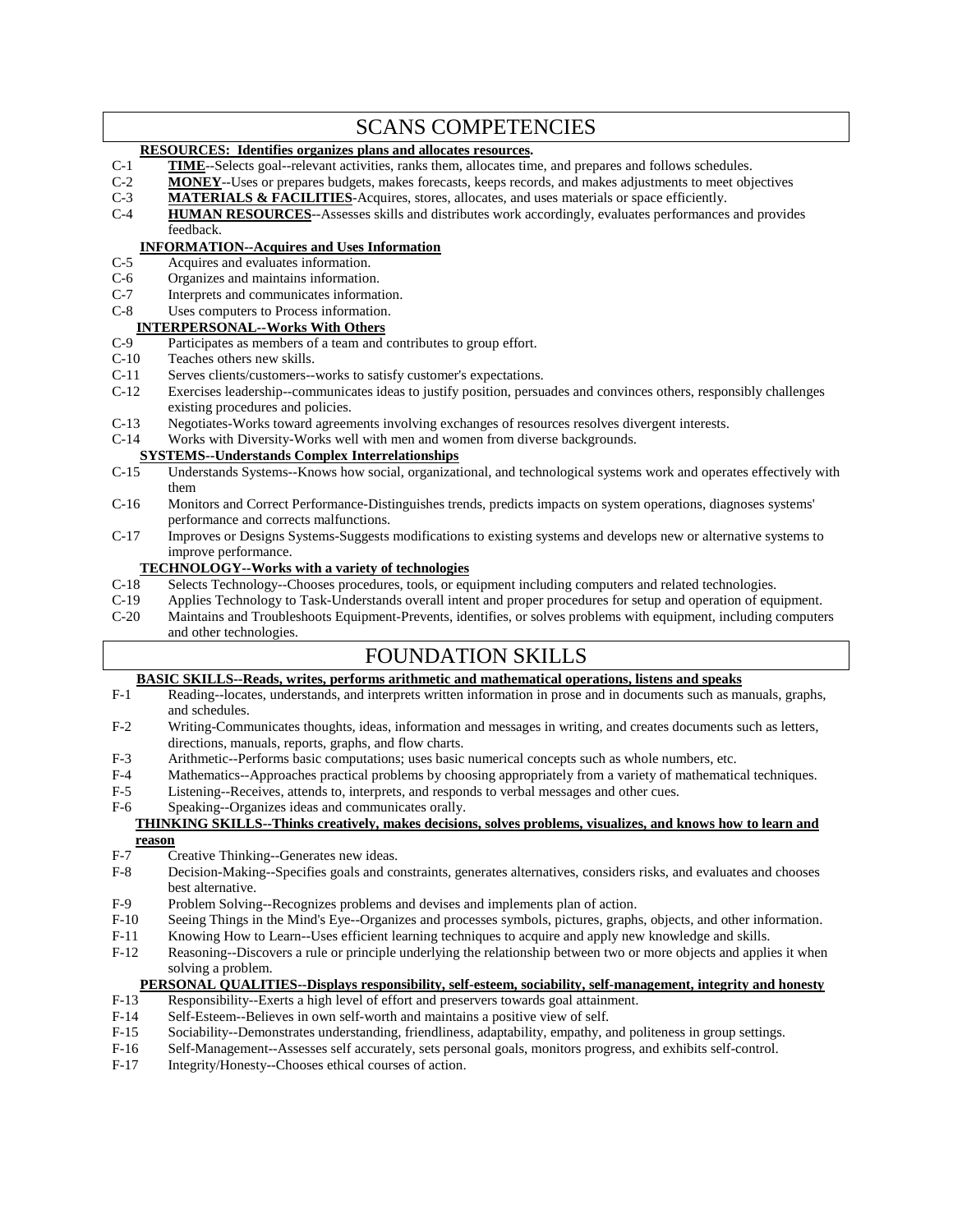Campuses: Levelland

### COURSE SYLLABUS

| <b>COURSE TITLE:</b>                                              | RNSG 2461 Clinical Nursing                                                                                                    |  |
|-------------------------------------------------------------------|-------------------------------------------------------------------------------------------------------------------------------|--|
| <b>INSTRUCTOR</b>                                                 | Brenda Jordan, MSN, RN, CLNC<br>Melissia Tomblin, MSN, RN<br>Delia Gonzales, DNP, RN<br>Other part time faculty as available. |  |
| <b>OFFICE LOCATION AND PHONE/E-MAIL:</b>                          |                                                                                                                               |  |
| Brenda Jordan, AH 112 D, 716-2389, bjordan@southplainscollege.edu |                                                                                                                               |  |
| Cell Number 806-544-3791                                          |                                                                                                                               |  |
|                                                                   | Melissia Tomblin, AH 112 J, 716-2554, mtomblin@southplainscollege.edu                                                         |  |
|                                                                   | Cell Number 806-786-2705                                                                                                      |  |
|                                                                   | Delia Gonzales, AH 112 H, 716-2393, dgonzales46@southplainscollege.edu                                                        |  |

Cell Number 806-778-5377

OFFICE HOURS: Posted on each instructor's door.

SOUTH PLAINS COLLEGE IMPROVES EACH STUDENT'S LIFE

### **I. GENERAL COURSE INFORMATION**

### A. COURSE DESCRIPTION

 A health-related work-based learning experience that enables the student to apply specialized occupational theory, skills, and concepts. Direct supervision is provided by the clinical professional. Clinical experiences are unpaid external learning experiences. Emphasis is placed on the student functioning within the four roles of nursing, being accountable and responsible for appropriate nursing decisions in the provision of safe nursing care, and pursuing professional, personal, ethical, and legal growth and development. This course must be taken concurrently with RNSG 1443-Complex Concepts of Adult Health.

### B. COURSE LEARNING OUTCOMES

 Upon satisfactory completion of the course, the student will meet the Student Learning Outcomes (SLO) for semester 4 and progress toward meeting the SPC ADN Program Graduate Outcomes (G0), Texas BON "Differentiated Essential Competencies" 2010 (DECS) and the "Secretary's Commission on Attaining Necessary Skills" (SCANS) Competencies. The SCANS competencies (S) and foundation (F) skills; SLO; and GO outcomes are designated by letters and/or numbers under the unit title. The DECS are listed by letters and numbers in the corresponding role column on the right side of the page. (Roles are designated by the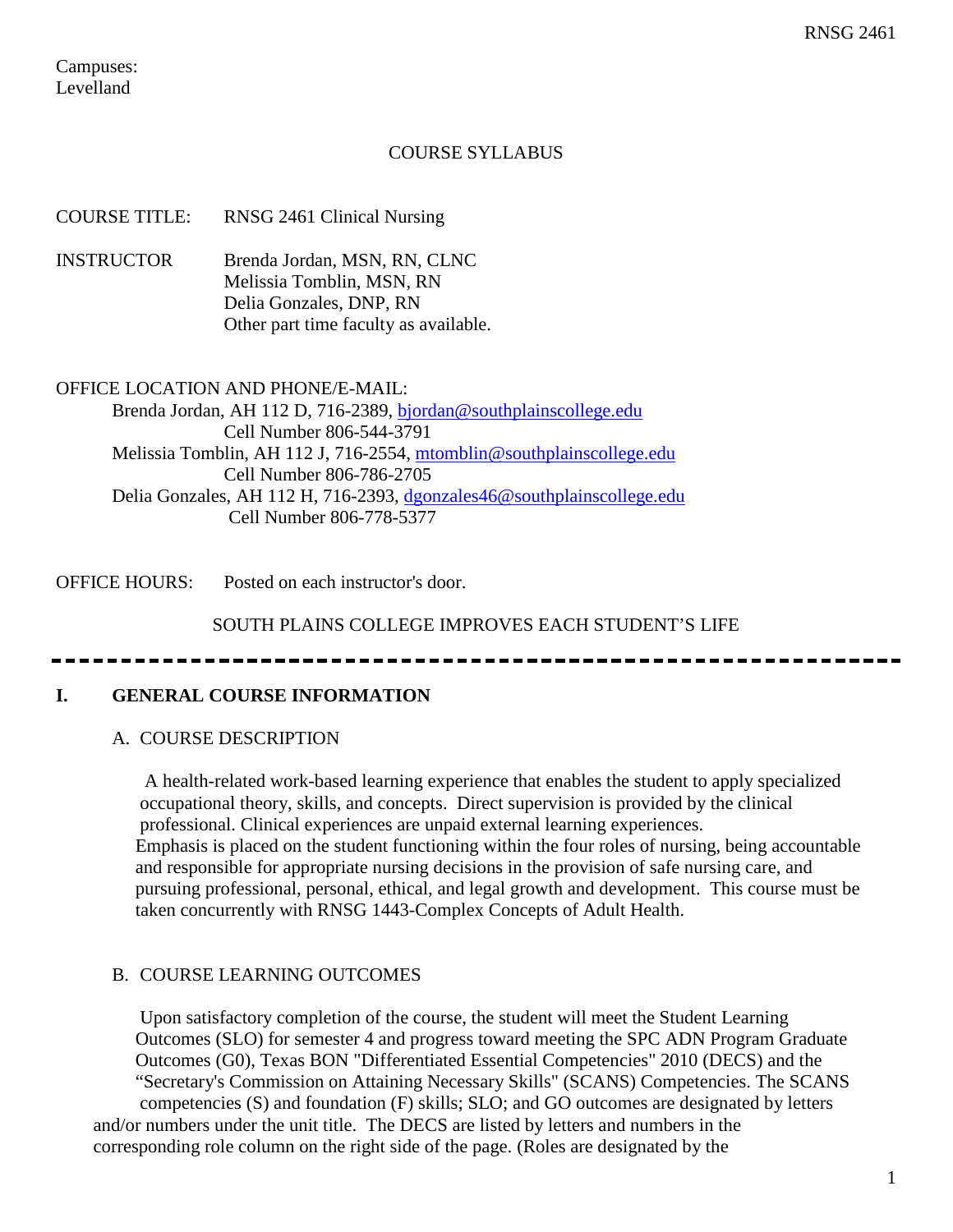following numbers: 1=Member of the Profession; 2=Provider of Patient-Centered Care; 3=Patient Safety Advocate; and 4=Member of the Health Care Team).

# **Graduate Outcomes and Student Learning Objectives:**

Clinical Decision Making—Provides competent nursing interventions based on application of the nursing process, and demonstration of critical thinking, independent judgment, and self-direction while caring for patients and their families.

- 1. Utilize critical thinking and systematic problem-solving process as a framework for providing care for adult patients in structured health care setting with complex health care needs.
- 2. Integrate theoretical concepts with nursing knowledge and skills to meet the basic needs of patients, families, and/or groups throughout the life span in a variety of settings.
- 3. Integrate the five steps of the nursing process into nursing practice.
- 4. Formulate safe cost-effective nursing care in collaboration with members of health care team using critical thinking, problem solving and the nursing process in a variety of settings through direct care, assignment, or delegation of care.
- 5. Utilize critical thinking and problem solving skills in prioritizing the management and coordination of all aspects of care.

Communication & Information Management—Communicates effectively utilizing technology, written documentation, and verbal expression with members of the health care team, patients and their families,

- 6. Incorporate effective skills of communication and collaboration with patients, families, and/or groups in a variety of settings.
- 7. Integrate principles of teaching-learning in providing information to patients, families, and/or groups regarding promotion, maintenance, and restoration of health or the process of death and dying.
- 8. Communicating in the applicable language of the occupation and the business industry.

Leadership—Demonstrates knowledge of basic delegation, leadership management skills, and coordinates resources to assure optimal levels of health care for patients and their families.

- 9. Coordinate appropriate referral sources to meet the needs of patients, families, and/or groups.
- 10. Delegates appropriate assignments to members of the health care team.
- 11. Evaluate the effectiveness of community resources in the delivery of health care to patients, families, and/or groups.
- 12. Coordinate the health care team in delivering care to patients, families, and/or groups.

Safety—Implements appropriate interventions to promote a quality and safe environment for patients and their families.

- 13. Integrate principles of advocacy to provide quality health care for patients, families, and/or groups.
- 14. Demonstrate legal and ethical behavior, safety practices, interpersonal and teamwork skills.
- 15. Integrate actions and act as a heath care advocate to provide quality health care for patients, families, and/or groups.

Professionalism—Demonstrates knowledge of professional development and incorporates evidence-based practice in the nursing profession. Incorporates concepts of caring, including moral, ethical, legal standards while embracing the spiritual, cultural, and religious influences on patients and their families.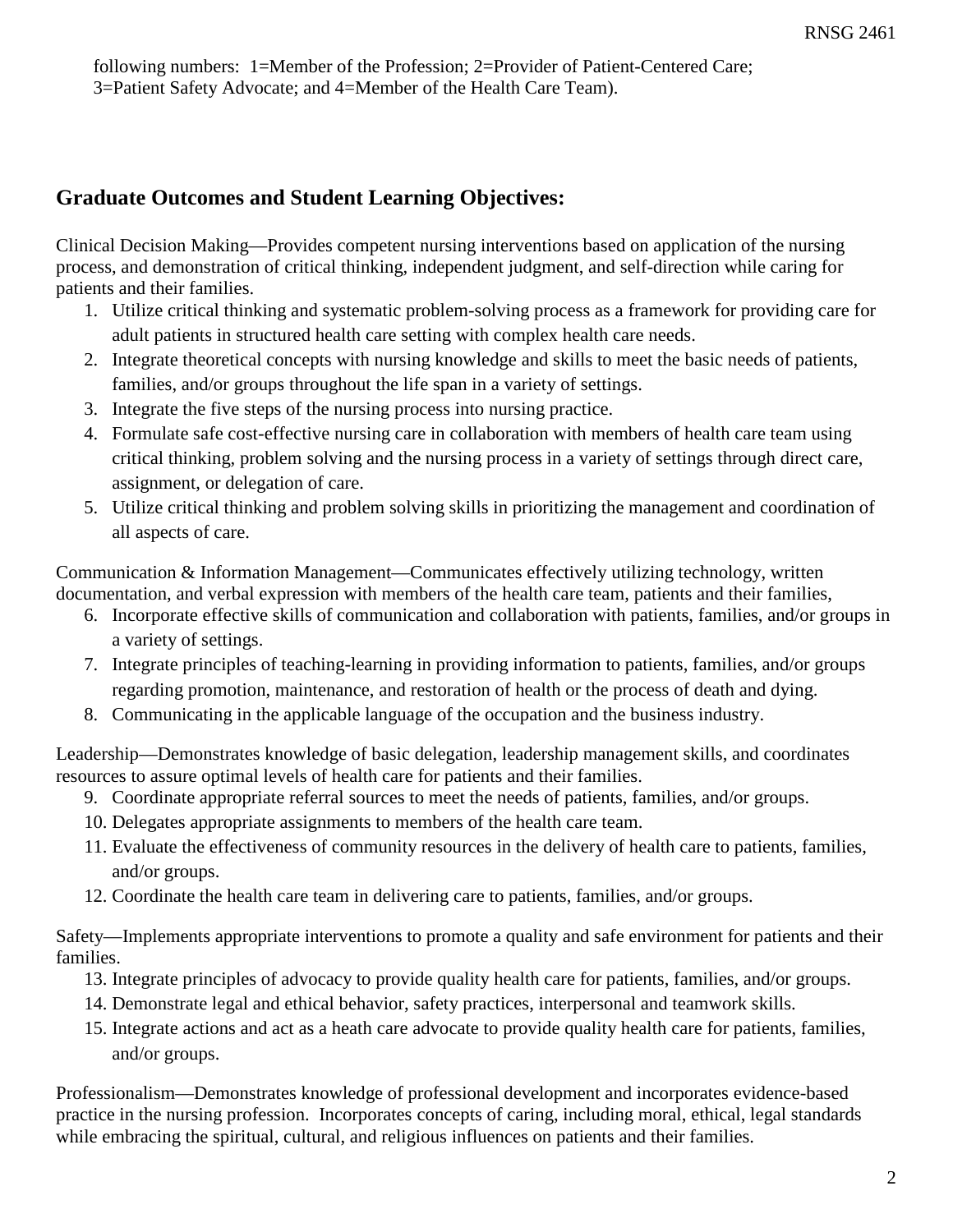- 16. Integrate the roles of the professional associate degree nurse in the provision of care for adult patients and families.
- 17. Evaluate clinical data, current literature, responses, and outcomes to therapeutic interventions to make appropriate nursing practice decisions.
- 18. Evaluate the responsibility for professional and personal growth and development.
- 19. Integrate ethical and legal responsibility and accountability for one's nursing practice.
- 20. Evaluate one's own caring behavior when interacting with patients, families, and members of health care profession.
- 21. Apply the theory, concepts, and skills involving specialized materials, equipment, procedures, regulations, laws, and interactions within and among political, economic, environmental, social, and legal systems associated with the particular occupation and the business/industry.

# C. COURSE COMPETENCIES

Clinical is graded on a Pass/Fail (P/F) basis. Successful completion of this course requires a grade of "P", satisfactory achievement of course/clinical objectives, and satisfactory completion of math competency exams with a grade that indicates that no more than 2 questions were missed and regular clinical attendance.

# D. ACADEMIC INTEGRITY

Refer to the SPC College Catalog. Refer to the SPC ADNP Nursing Student Handbook "Honesty Policy".

# PLAGIARISM POLICY

Listed below are examples of plagiarism. Please be sure you are aware of each of these and do not use any of them in any of your assignments.

### **Examples of student plagiarism1**

- Copying material without quotes, in-text citations, and/or referencing
- Paraphrasing content without in-text citation and/or referencing
- Copying ideas, words, answers, exams, or shared work from others when individual work is required
- Using another's paper in whole or in part
- Allowing another student to use one's work
- Claiming someone else's work is one's own
- Resubmitting one's own coursework, when original work is required (self-plagiarism)
- Falsifying references or bibliographies
- Getting help from another person without faculty knowledge or approval

• Purchasing, borrowing, or selling content with the intent of meeting an academic requirement for oneself or

others

• Violations of the honesty policy including cheating during testing, plagiarizing another's work, and falsifying records will result in dismissal from the program.

Smith, L. Conquering plagiarism in nursing education. Nursing 2016. 2016; 46(7):17-19.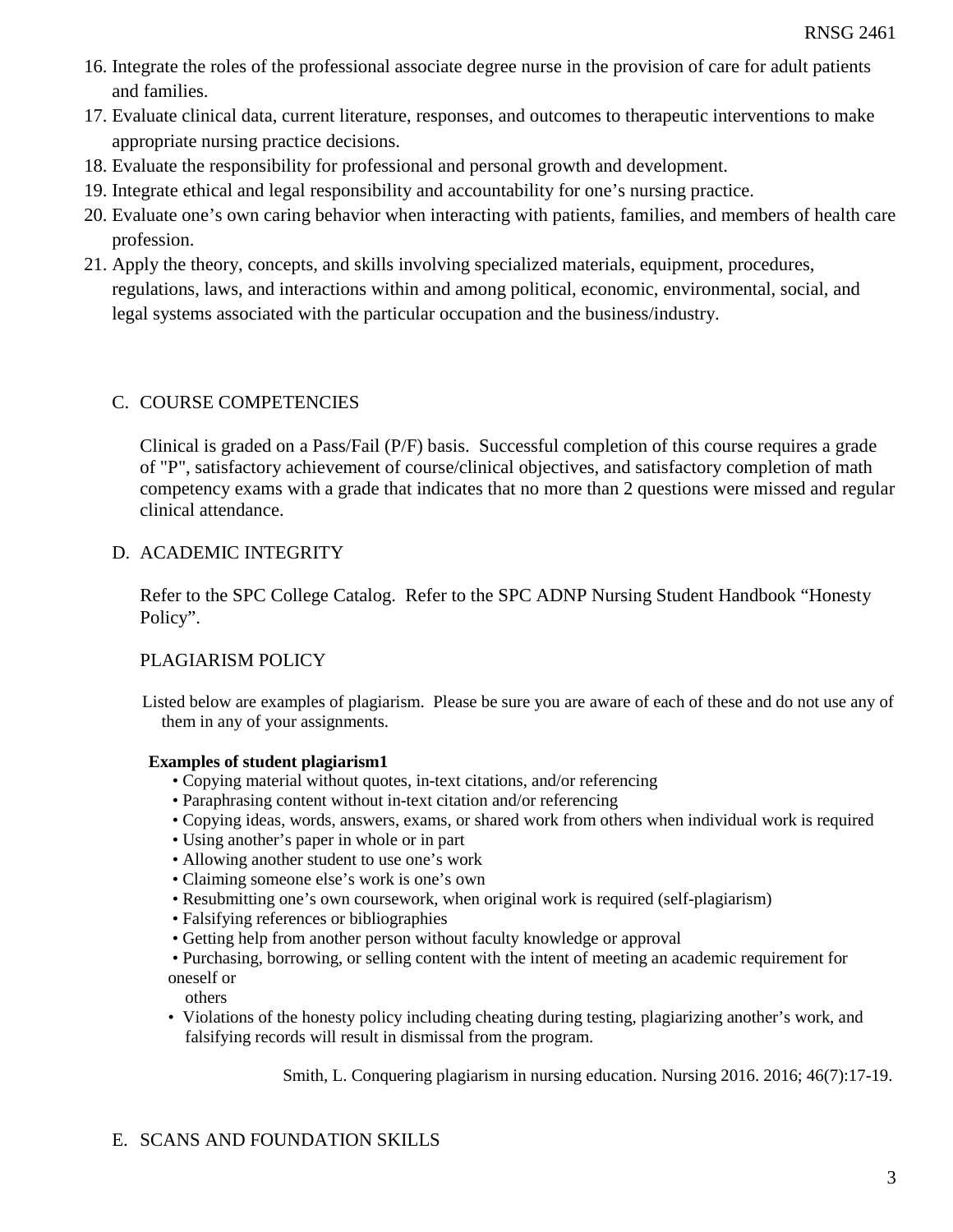Scans and foundation skills found within this course are listed below the unit title and above the content column of each unit.

### F. VERIFICATION OF WORKPLACE COMPETENCIES

External learning experiences (clinicals) provide workplace setting in which students apply content and strategies related to program theory and management of the workflow. Successful completion of the ELC's statements at the level specified and correlated with the course (Level Objectives) will allow the student to continue to advance within the program. Upon successful completion of the program students will be eligible to apply to take the state board exam (NCLEX) for registered nurse licensure.

### **II. SPECIFIC COURSE/INSTRUCTOR REQUIREMENT**

#### A. TEXTROOK AND OTHER MATERIALS:

**Required Texts**: The required texts and materials for RNSG 1443 will be required for RNSG 2461. The student **must** have a **drug handbook, Gahart, Kee (diagnostic and lab book), and Smeltzer & Bare (textbook) for clinical.** 

Fransden's, CoursePoint+ for Abrams Drug  $(11<sup>th</sup>$  edition) Lippincott

Lacharity, L. A., Kumagai, C. K., & Bartz, B. Prioritization, Delegation, and Assignment  $(4<sup>th</sup>$ edition) St. Louis, MO: Elsevier Inc.

Ackley, B. Nursing Diagnosis Handbook  $(11<sup>th</sup>$  edition) Elsevier.

- Gahart, B. Intravenous Medications (Current Edition). St. Louis, MO: Mosby-Year Book, Inc.
- Kee, J.L. Fluid and Electrolytes with Clinical Applications (Current Edition) Thomson Delmar Learning
- Kee, J.L. Laboratory and Diagnostic Test (Current Edition). Upper Saddle River, NJ: Prentice Hall Health.
- Smeltzer, S. & Bare, B. Brunner & Suddarth's Textbook of Medical Surgical Nursing  $(14<sup>th</sup>$  Edition) Philadelphia. Lippincott, Williams & Williams.

Taylor, Lillis, Lynn. Fundamentals of Nursing (Current Edition) Philadelphia. Lippincott, Williams, & Williams.

Drug guide of your choice from the following list: Lippincott Drug Guide Mosby Drug Guide

\* \* \* Medical Dictionary of Choice

Hinkle, J. Lippincott CoursePoint+ for Brunner & Suddarth's Textbook of Medical-Sugical Nursing (14<sup>th</sup> edition). Philadelphia, PA: J. B. Lippincott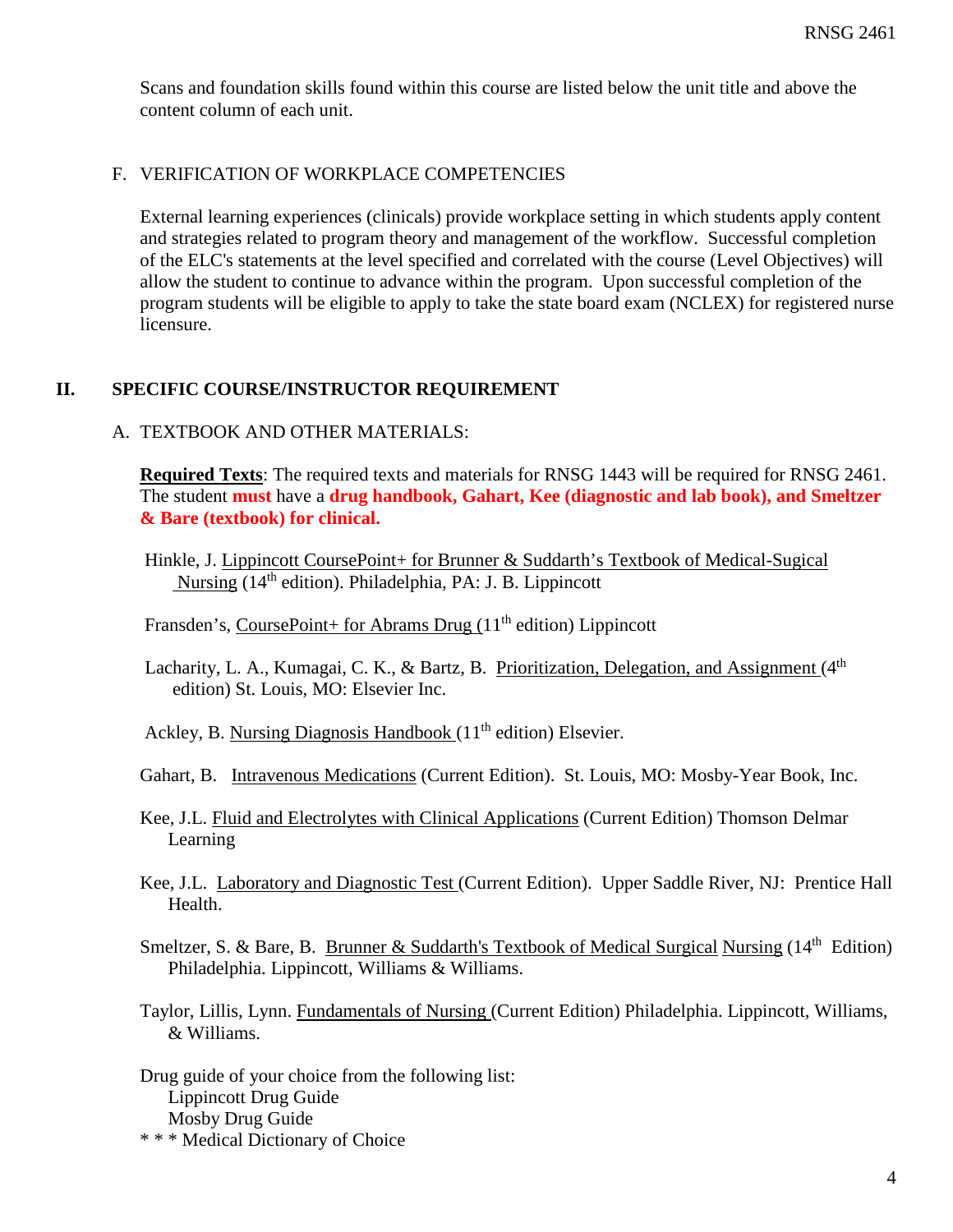### **Recommended**

Boyer, M. Study Guide for Med-Surg Nursing (Current Edition). Philadelphia, PA: Lippincott, Williams, & Wilkins.

Curren, A., & Munday, L. Math for Meds (Current Edition). San Diego, CA: Wallcur, Inc.

Publication Manual of the American Psychological Association (Current Edition). (2001)

Tabers Cyclopedic Medical Dictionary (Current Edition). Philadelphia, PA: F. A. Davis Company.

# B. ATTENDANCE POLICY

Punctual and regular class attendance, as stated in SPC handbook, is required of all students attending SPC. There are no excused absences.

Students are expected to attend all scheduled days of clinical experience including post conference. In the event of illness, **it is the student's responsibility to notify the course leader, your clinical instructor, and the unit for that rotation**. **The student must speak with an instructor when calling in sick.** Should the student miss one clinical day, a Contact Record will be completed. This record will indicate additional assignments required for completion. Should the student miss two days of clinical during a semester, he/she must immediately make an appointment to see the course leader. A second clinical absence will automatically result in the issuance of a Formal Learning Contract specifying the required assignment.

On the third absence from clinical experience, the student will automatically be given a failing grade in the nursing course.

Students are allowed only two weekly failures. On the third weekly failure the student will fail 2461.

Students are expected to attend all scheduled skills/computer lab experiences. A lab absence counts as a clinical absence.

If a student arrives after **0630 AM but before 0645** he/she will be considered tardy in the clinical area, unless otherwise arranged. If a student arrives after **0645 AM** he/she will be sent home and considered absent.

 For scheduled school events (i.e. TNSA), you must be in good standing academically in order to attend as an excused absence.

# C. ASSIGNMENT POLICY

**1.** All required work must be in on time in order that the student may benefit from the corrections and study for future examinations. Assigned work is due on the dates specified by the instructor. **No late work will be accepted. Any late work will be given a grade of zero.**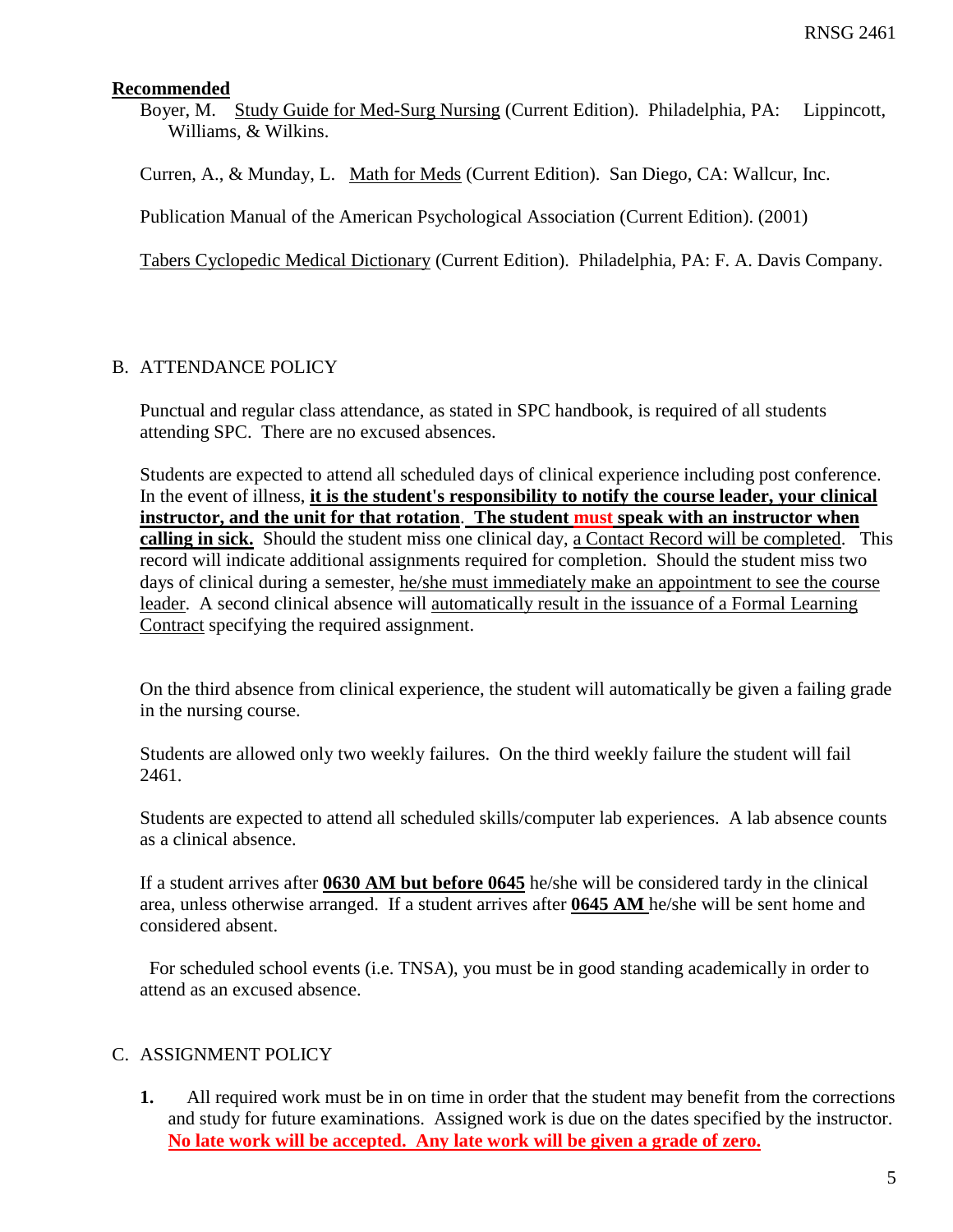2. Lab prescriptions--a prescription will be assigned by the clinical instructor for any specific skill that he/she decides needs further practice. The student must watch a film, read applicable textbook information, and write a one-page summary on the procedure, practice, and be checked off and passed by the lab director or designee before returning to clinical. If the student is required to practice and check off on a clinical day, it will be counted as a clinical absence. Lab prescriptions are considered student assignments and documentation of completion must be returned to the assigning instructor.

# 3. **STUDENT SHOULD RETAIN A COPY OF ALL ASSIGNMENTS TURNED IN**. If an

assignment turns up missing the student is responsible for turning in the copy or redoing the entire assignment if a copy was not retained.

4. A student must be prepared daily for clinical by:

### **Clinical Hours are as follows:**

 Wednesday: Clinical Prep…times vary according to student. Students may not come before 0930

 Thursday: Clinical day time from 0630 to 1500 Friday: Clinical day time from 0630 to 1200 Friday: Post Conference time 1300 to 1500

# **Due Thursday morning at 0630:**

Patient Care Card (PCC) [must be 100% complete, instructors will keep the PCC], Medication verification 100% complete, Concept Map 50% complete, and Nursing Diagnosis 50% complete. Required medication cards as assigned 100% complete. If there are any blanks on the patient care card, or the medication cards are not complete per instructions, the student will be sent home for the day and will be counted as absent for the day. Make up work will be assigned when students are absent. Students are also responsible for turning in a copy of the "Complex Concepts of Adult Health Clinical Grading Rubric on Thursday morning.

# **Due Friday morning at 0630:**

 Medication verification 100% complete. Patient Care Card (PCC) [must be 100% complete] and Medication verification 100% complete for any new patients picked up on Thursday.

# **Due Tuesday morning at beginning of class or prior to test on exam days:**

All completed paperwork with all information filled in.

# D. GRADING POLICY

1. Clinical will be graded on a Pass/Fail (P/F) basis.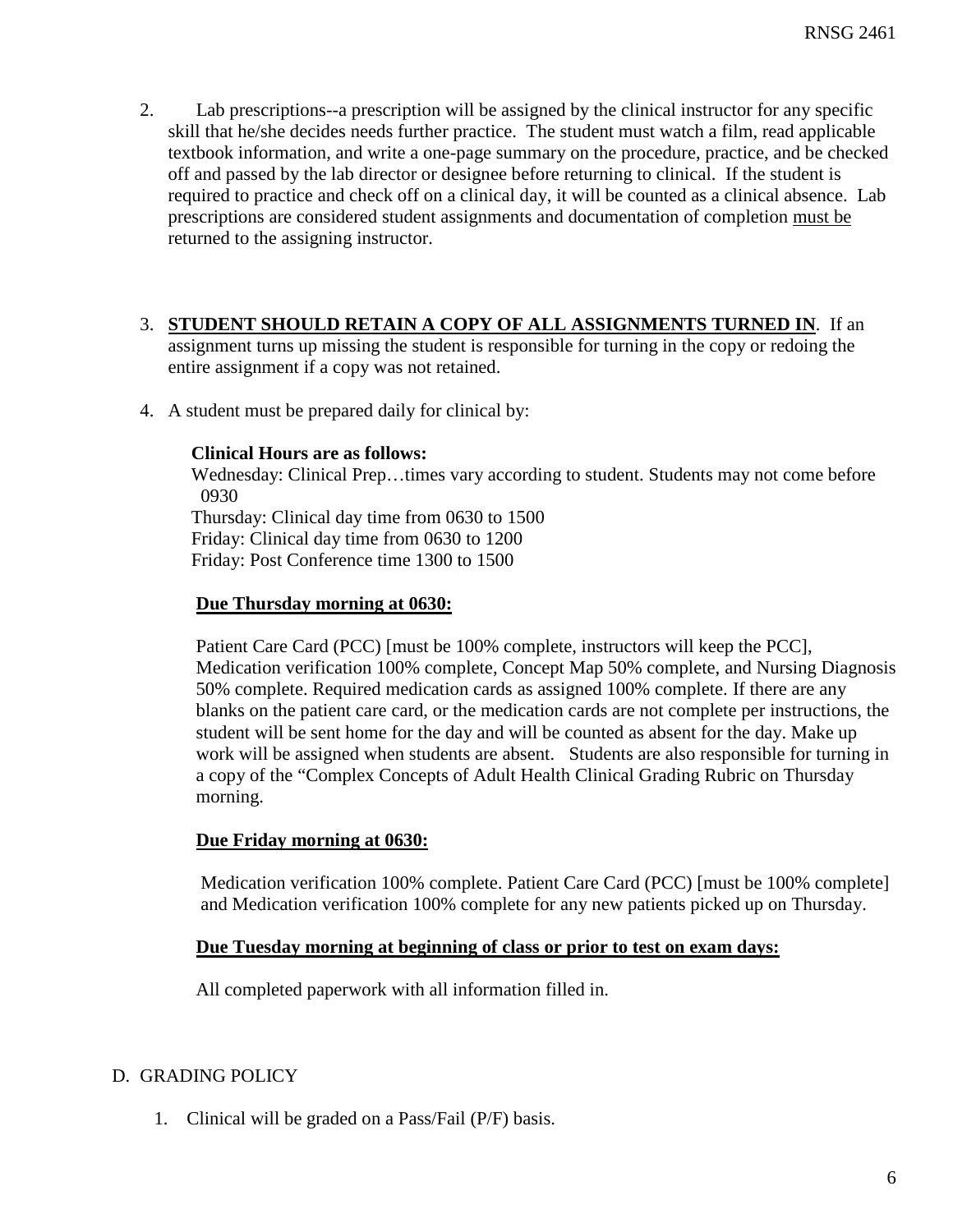- 2. Administration of medications must be performed accurately to pass clinical within the guidelines of SPC Nursing Policies and Texas Nurse Practice Act. **MEDICATION MAY BE GIVEN ONLY WHEN THE INSTRUCTOR IS PRESENT**. The student must come to instructor before **0745** to discuss meds, if not done student will not be allowed to give meds for that day. A student must be prepared to safely give meds. If not, that student will be unable to give meds for that day. If a student is removed from med administration **more than two times**, that student will not pass the semester clinical experience. Students may only have medications for one patient at a time and must review the medication administration policy at the hospital.
- 3. A student must pass the math exam with a grade indicating no more than 2 questions missed. There will be two (2) retakes.
- 4. A student must receive a satisfactory in clinical to pass the course, and this means he/she must pass the items identified in (2-5).
- 5. The clinical instructor will dismiss the student from the clinical setting if the student demonstrates unsafe clinical performance as evidenced by the following:
	- a. Places a client in physical or emotional jeopardy.
	- b. Violates the HIPPA regulations.
	- c. Abuses their computer access at the various hospitals.
	- d. Inadequately and/or inaccurately utilizes the nursing process.
	- e. Violates previously mastered principles/learning/objectives in carrying out nursing care skills and/or delegated medical functions.
	- f. Assumes inappropriate independence in action or decisions.
	- g. Fails to recognize own limitations, incompetence and/or legal responsibilities.
	- h. Fails to accept moral and legal responsibility for his/her own actions; thereby, violating professional integrity as expressed in the Code for Nurses.
	- i. Unsafe practice:
		- 1. not familiar with drugs and side effects
		- 2. not familiar with lab work
		- 3. not familiar with SPC/clinical institutions procedures for administration of medications and other procedures
		- 4. not prepared for clinical
	- j. Failure to comply with SPC, SPC ADNP and institution policies and procedures.
	- k. Fails to assume care of the assigned patient.

# **REPEATED INCIDENCES WILL RESULT IN CLINICAL FAILURE**

6. Failure of either theory or clinical will necessitate repeating all concurrent courses. When repeating any course, the student is required to retake all aspects of the course including the required written work.

# E. SPECIAL REQUIREMENTS:

# Clinical Component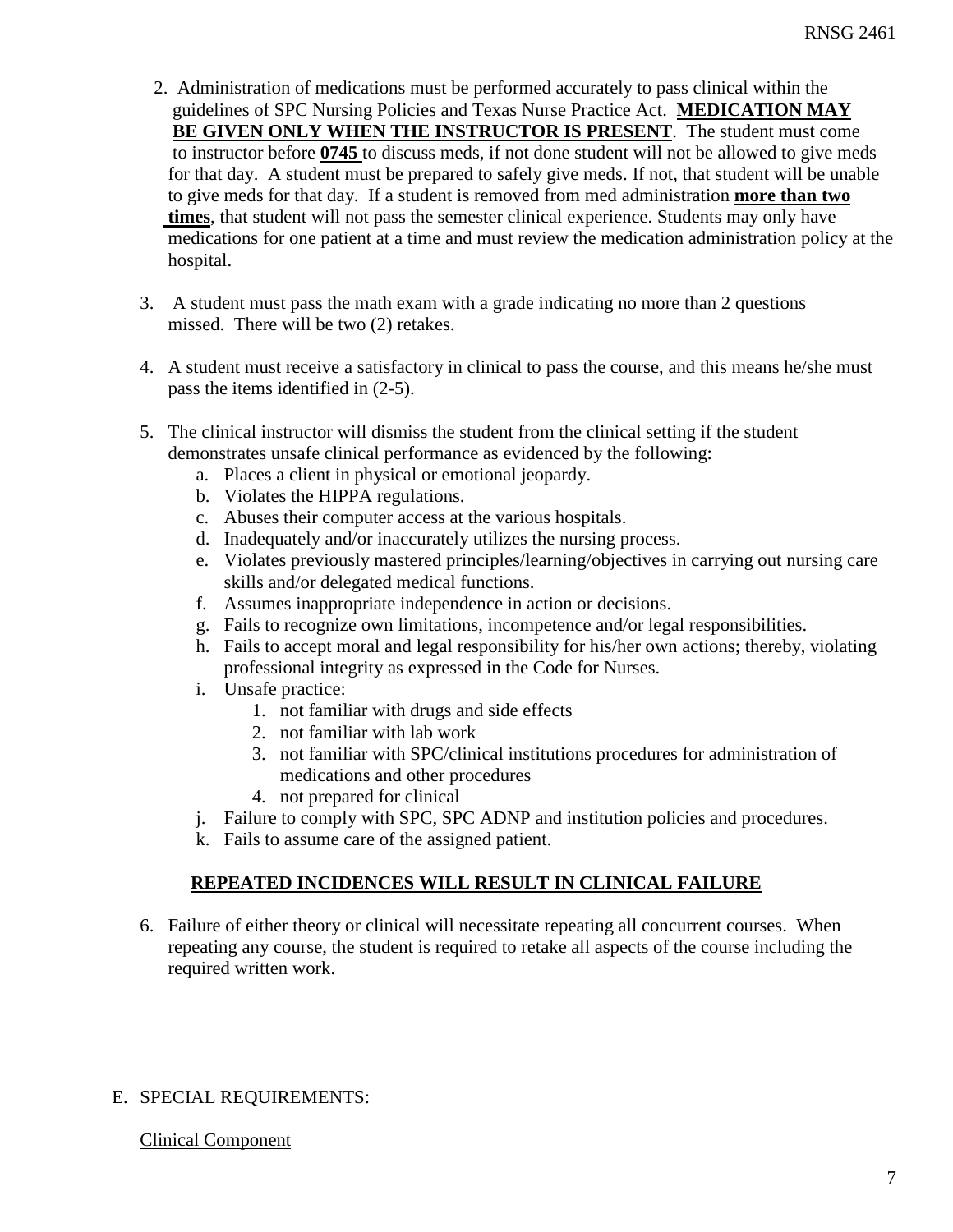- 1. It is the student's responsibility to seek opportunities during his/her clinical experience to perform the required psychomotor skills.
- 2. A minimum of two scheduled clinical evaluation sessions per semester are required. More sessions may be scheduled based on student-instructor identified need.
- 3. The clinical instructor is responsible for the evaluation of assigned students in the clinical setting.
- 4. The instructor will monitor the student's progress and provide comments regarding satisfactory or unsatisfactory completion of objectives.
- 5. It is the student's responsibility to meet with the instructor if he/she is having difficulty.

### 6. **ALL CLINICAL PAPERWORK MUST BE DONE ON FORMS PROVIDED IN BLACKBOARD. NO EXCEPTION**.

- 7. The SPC Medication Policy must be followed in the clinical area. See the ADNP Student Handbook. Medications may not be given on certain rotations or when an instructor is not present. (UMC ER, UMC BICU, or CMC Dialysis).
- 8. Must follow HIPPA regulations. **NO** computer printouts of chart or any patient information. Students are not allowed to go "visit" other units at all. **Students may go with TPCN to transfer a patient to another unit or if patient is going for a procedure. Student may not stay with patient having a procedure because they are still responsible for their second patient on the unit.** On Wednesday students should only be looking at their assigned patients records on the assigned unit. Students may not go to other units to look up information for their assigned patients. If all the hallway computers are being used students may go into their patient rooms and use the computers in there. (Refer to Student Handbook).

### Simulation Lab Component

The simulation lab component serves the following functions: provides the opportunity for students to practice skills in a simulated lab, fine tune critical thinking skills, and incorporate classroom content into practice in a controlled setting. The nursing faculty expects the nursing student to develop safety and proficiency with procedures by utilizing the simulation lab. This will minimize student anxieties in the clinical setting and maximize positive productive outcomes for both the client and the nursing student.

Students are also encouraged to go to the sim lab during free time to practice any skills or work computer programs to help review nursing care. Students must call and schedule time at Center for Clinical Excellence at 806-716-2922 or 806-716-4726.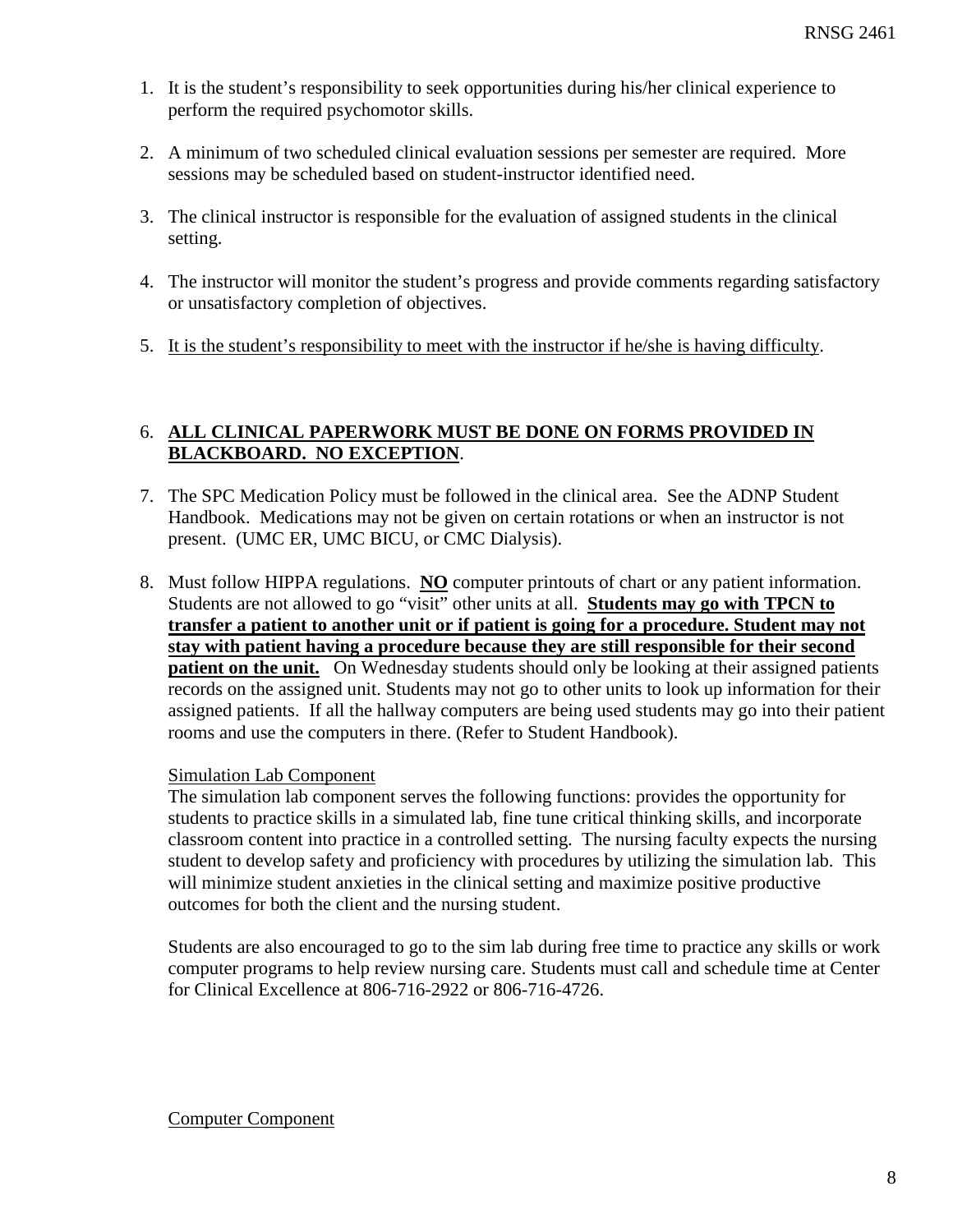The computer laboratory component serves the following functions: provides the opportunity for students to practice their computer skills in a structured environment, develop critical thinking/problem solving skills, and practice helps prepare students for the NCLEX by minimizing anxieties related to computer testing. Computer usage is a positive enhancement to theory and clinical components.

# **IV. ACCOMMODATIONS**

### **Disabilities Statement**

Students with disabilities, including but not limited to physical, psychiatric, or learning disabilities, who wish to request accommodations in this class should notify the Disability Services Office early in the semester so that the appropriate arrangements may be made. In accordance with federal law, a student requesting accommodations must provide acceptable documentation of his/her disability to the Disability Services Office. For more information, call or visit the Disability Services Office at Levelland (Student Health & Wellness Office) 806-716-2577.

### **4.1.1.4 Title IX Pregnancy Accommodations Statement**

If you are pregnant, or have given birth within six months, Under Title IX you have a right to reasonable accommodations to help continue your education. To activate accommodations, you must submit a Title IX pregnancy accommodations request, along with specific medical documentation, to the Director of Health and Wellness. Once approved, notification will be sent to the student and instructors. It is the student's responsibility to work with the instructor to arrange accommodations. Contact Chris Straface, Director of Health and Wellness at 806-716-2362 or email [cstraface@southplainscollege.edu](mailto:cstraface@southplainscollege.edu) for assistance.